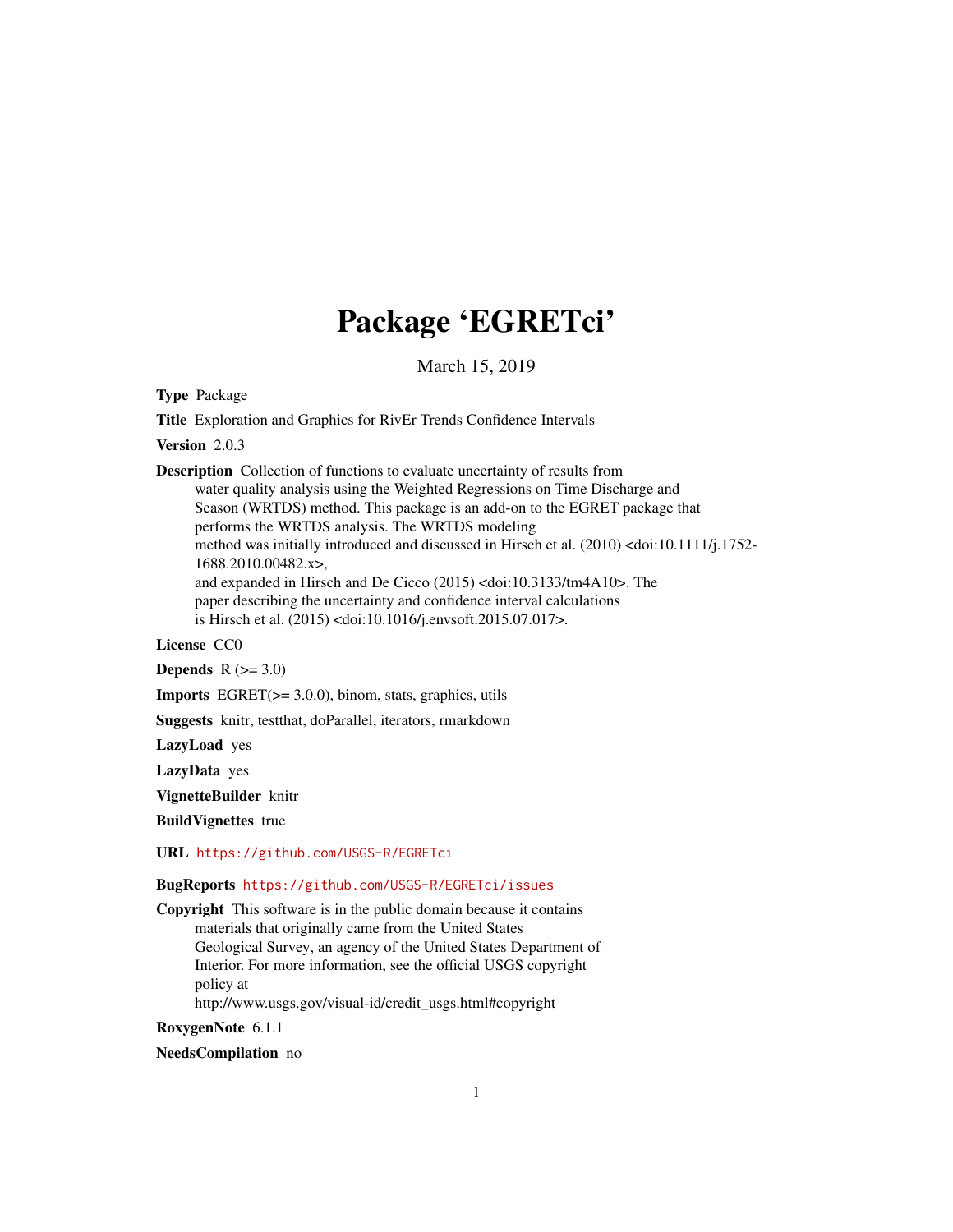Author Laura DeCicco [aut, cre] (<https://orcid.org/0000-0002-3915-9487>), Robert Hirsch [aut] (<https://orcid.org/0000-0002-4534-075X>), Jennifer Murphy [ctb]

Maintainer Laura DeCicco <ldecicco@usgs.gov>

Repository CRAN

Date/Publication 2019-03-15 05:17:35 UTC

# R topics documented:

| Index | 17             |
|-------|----------------|
|       |                |
|       |                |
|       |                |
|       |                |
|       |                |
|       |                |
|       |                |
|       |                |
|       |                |
|       |                |
|       |                |
|       |                |
|       | $\overline{4}$ |
|       | $\overline{4}$ |
|       |                |
|       |                |

EGRETci-package *EGRETci package for bootstrap hypothesis tests and confidence interval analysis for WRTDS (Weighted Regressions on Time, Discharge, and Season) statistical models. This package is designed to be used in conjunction with the EGRET package, which estimates and describes WRTDS models.*

# Description

| Package:      | EGRETci                                                                                                                      |
|---------------|------------------------------------------------------------------------------------------------------------------------------|
| Type:         | Package                                                                                                                      |
| License:      | Unlimited for this package, dependencies have more restrictive licensing.                                                    |
|               | Copyright: This software is in the public domain because it contains materials that originally came from the United States G |
| LazyLoad: yes |                                                                                                                              |

<span id="page-1-0"></span>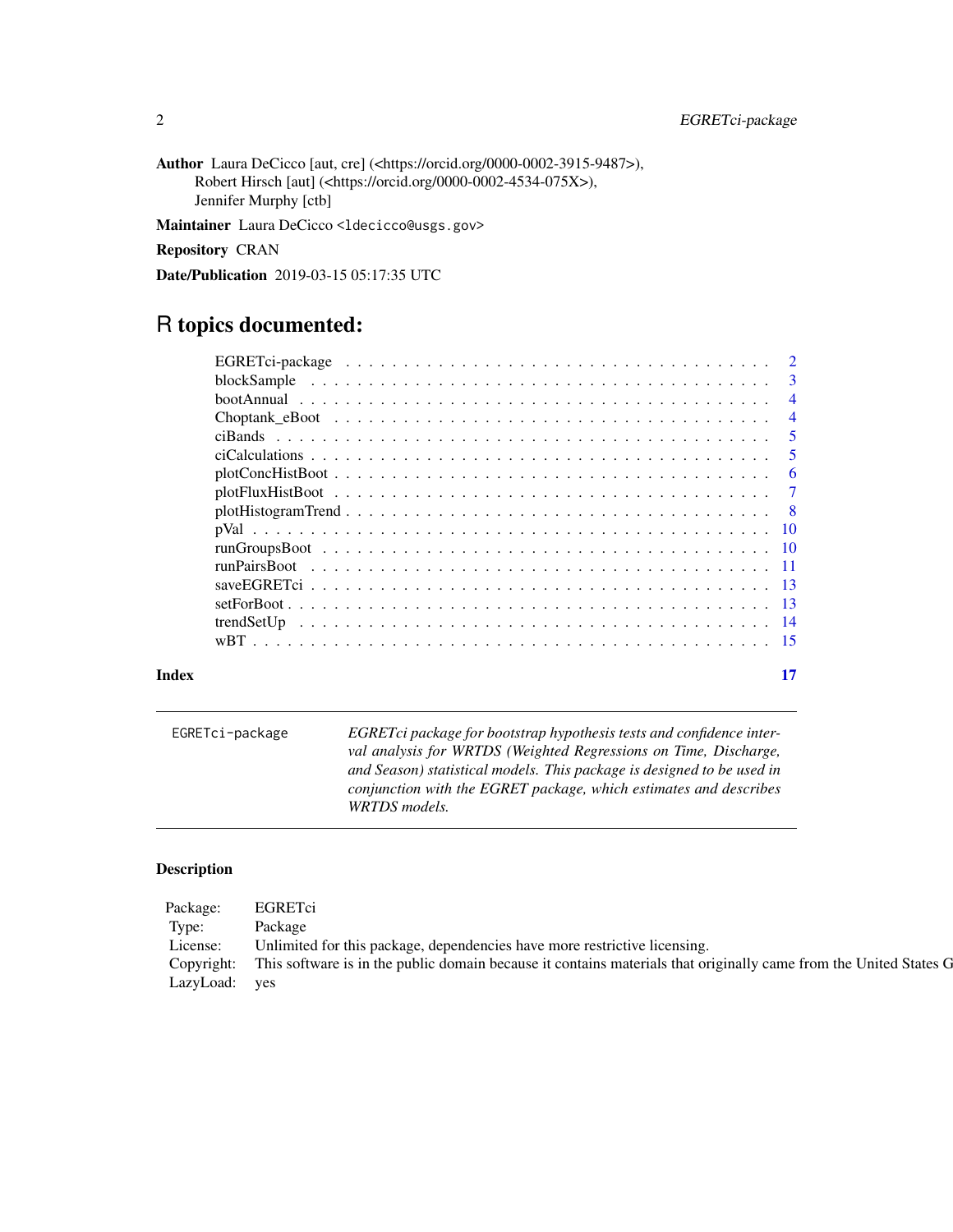# <span id="page-2-0"></span>blockSample 3

Collection of functions to evaluate uncertainty of results from water quality analysis using the Weighted Regressions on Time Discharge and Season (WRTDS) method. This package is an add-on to the EGRET package that performs the WRTDS analysis.

### Author(s)

Robert M. Hirsch <rhirsch@usgs.gov>, Laura De Cicco <ldecicco@usgs.gov>

# References

Hirsch, R.M., and De Cicco, L.A., 2015, User guide to Exploration and Graphics for RivEr Trends (EGRET) and dataRetrieval: R packages for hydrologic data: U.S. Geological Survey Techniques and Methods book 4, chap. A10, 94 p., <https://doi.org/10.3133/tm4A10>

Hirsch, R.M., Archfield, S.A., and De Cicco, L.A., 2015, A bootstrap method for estimating uncertainty of water quality trends. Environmental Modelling & Software, 73, 148-166. [https:](https://www.sciencedirect.com/science/article/pii/S1364815215300220) [//www.sciencedirect.com/science/article/pii/S1364815215300220](https://www.sciencedirect.com/science/article/pii/S1364815215300220)

blockSample *blockSample*

#### Description

Get a random subset of the Sample data frame based on the user-specified blockLength for use in bootstrap estimation process. The subset is a random subset of blocks of data from Sample dataframe. The subset is based on the random selection (with replacement) of starting dates from the full Sample data frame. The Sample selected has the same number of observations as the original Sample (some observations are are included once, some included multiple times, and some are not included).

#### Usage

```
blockSample(localSample, blockLength, startSeed = NA)
```
#### Arguments

| localSample | Sample data frame                                                          |
|-------------|----------------------------------------------------------------------------|
| blockLength | integer size of subset expressed in days.                                  |
| startSeed   | setSeed value. Defaults to 494817. This is used to make repeatable output. |

#### Value

newSample data frame in same format as Sample data frame

#### Examples

```
library(EGRET)
eList <- Choptank_eList
Sample <- eList$Sample
bsReturn <- blockSample(Sample, 200)
```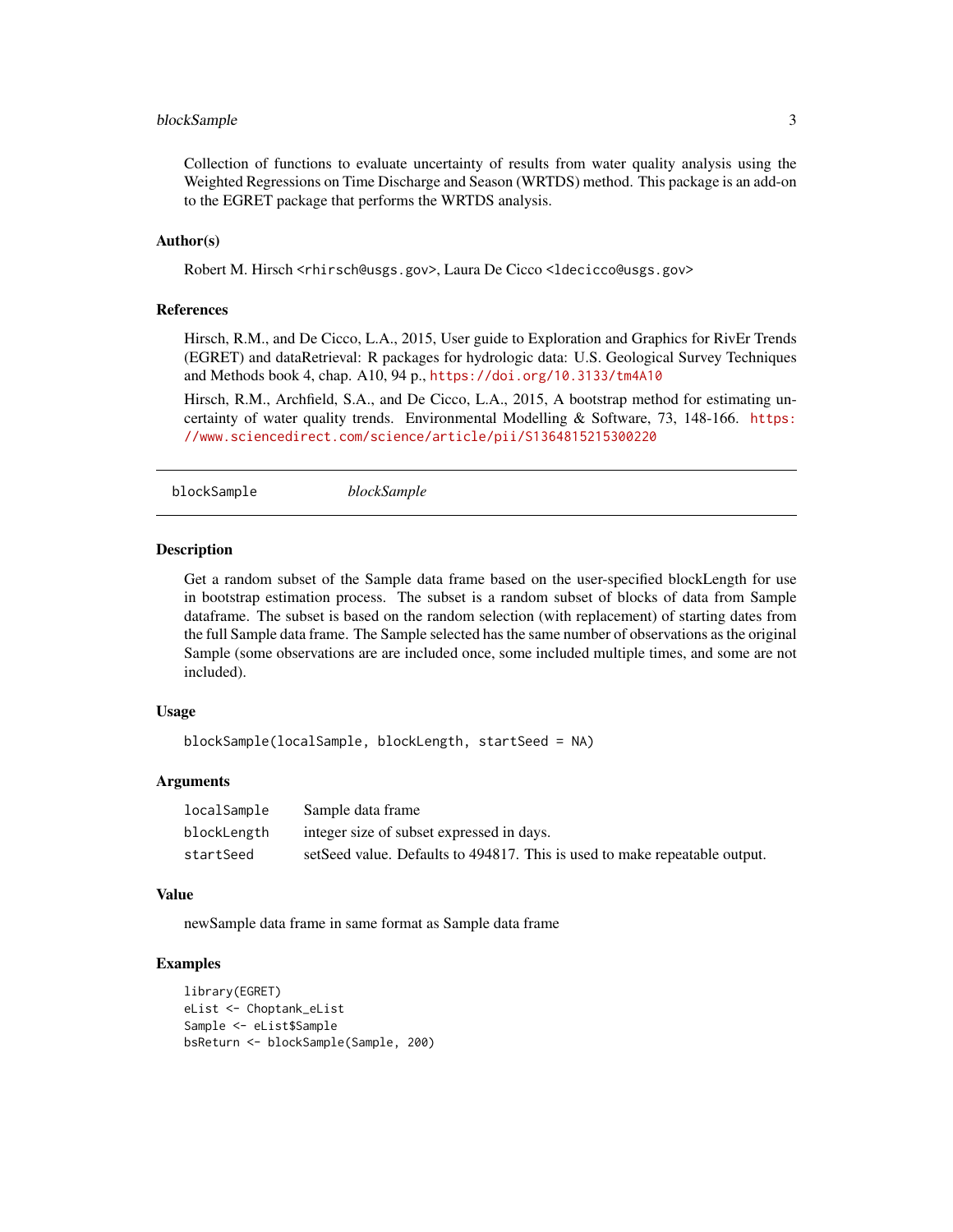<span id="page-3-0"></span>

# Description

One bootstrap run used to calculate confidence interval bands.

# Usage

```
bootAnnual(eList, blockLength = 200, startSeed = 494817,
  verbose = FALSE)
```
# Arguments

| eList       | named list with at least the Daily, Sample, and INFO dataframes. Created from<br>the EGRET package, after running modelEstimation. |
|-------------|------------------------------------------------------------------------------------------------------------------------------------|
| blockLength | integer suggested value is 200                                                                                                     |
| startSeed   | setSeed value. Defaults to 494817. This is used to make repeatable output.                                                         |
| verbose     | logical specifying whether or not to display progress message                                                                      |

# Examples

library(EGRET) eList <- Choptank\_eList ## Not run: annualResults <- bootAnnual(eList)

## End(Not run)

Choptank\_eBoot *Example eBoot*

# Description

Example data representing data from the Choptank River at Greensboro, MD, USGS data Data is a named list of the Daily, Sample, INFO dataframes, and xConc, and xFlux vectors.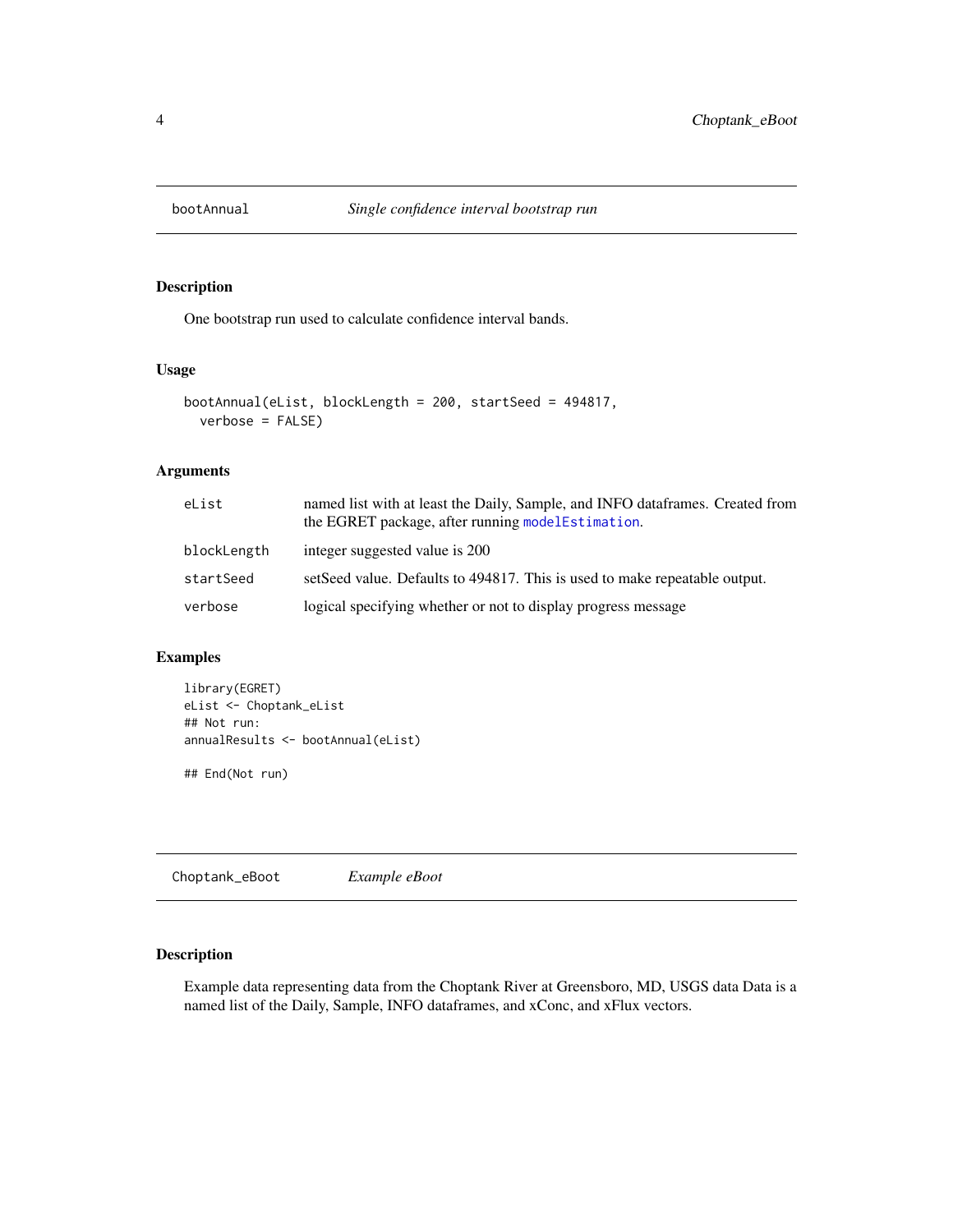<span id="page-4-0"></span>ciBands *ciBands*

### Description

Computes confidence intervals for Flow-Normalized Concentration and Flow-Normalized Flux for a WRTDS model.

# Usage

```
ciBands(eList, repAnnualResults, probs = c(0.05, 0.95))
```
# Arguments

| eList            | named list with at least the Daily, Sample, and INFO dataframes. Created from |
|------------------|-------------------------------------------------------------------------------|
|                  | the EGRET package, after running model Estimation.                            |
| repAnnualResults |                                                                               |
|                  | named list returned from bootstrapping process                                |
| probs            | vector high and low confidence interval percentages                           |

### Examples

```
library(EGRET)
eList <- Choptank_eList
nBoot <- 100
blockLength <- 200
## Not run:
repAnnualResults <- vector(mode = "list", length = nBoot)
for(n in 1:nBoot){
   annualResults <- bootAnnual(eList, blockLength, startSeed = n)
   repAnnualResults[[n]] <- annualResults
}
CIAnnualResults <- ciBands(eList, repAnnualResults)
```
## End(Not run)

ciCalculations *ciCalculations*

#### Description

Interactive function to calculate WRTDS confidence bands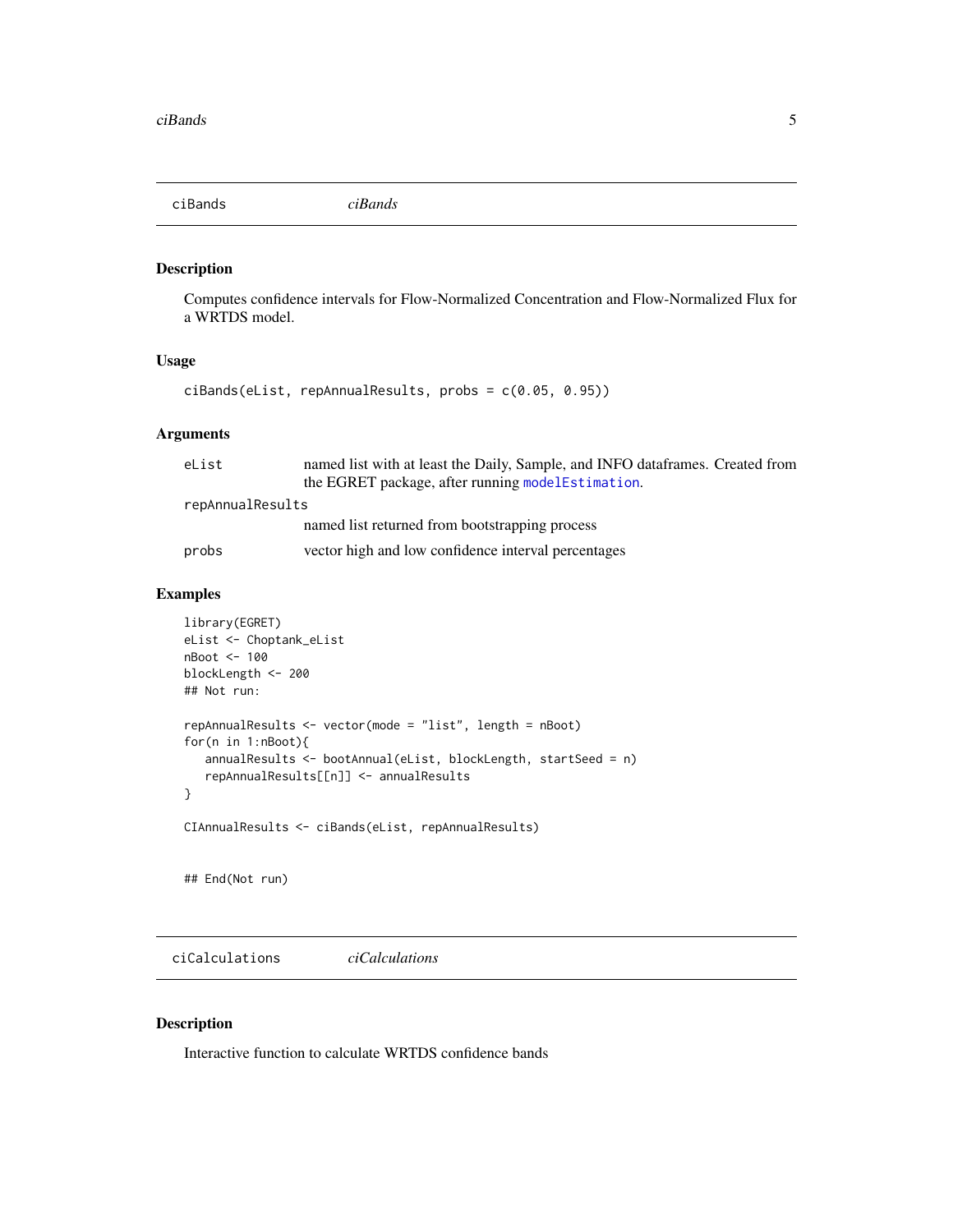```
ciCalculations(eList, startSeed = 494817, verbose = TRUE, ...)
```
#### Arguments

| eList     | named list with at least the Daily, Sample, and INFO data frames. Created from<br>the EGRET package, after running model Estimation. |
|-----------|--------------------------------------------------------------------------------------------------------------------------------------|
| startSeed | setSeed value. Defaults to 494817. This is used to make repeatable output.                                                           |
| verbose   | logical specifying whether or not to display progress message                                                                        |
| $\ddots$  | optionally include nBoot, blockLength, or widthCI                                                                                    |

#### Examples

```
library(EGRET)
eList <- Choptank_eList
## Not run:
CIAnnualResults <- ciCalculations(eList)
```

```
seriesOut_2 <- runSeries(eList, windowSide = 7)
CIAnnualResults <- ciCalculations(seriesOut_2,
                     nBoot = 10,
                     blockLength = 200,
                     widthCI = 90)
```
plotConcHistBoot(seriesOut\_2, CIAnnualResults)

## End(Not run)

plotConcHistBoot *Graph of annual concentration, flow normalized concentration, and confidence bands for flow normalized concentrations*

#### Description

Uses the output of [modelEstimation](#page-0-0) in the EGRET package (results in the named list eList), and the data frame CIAnnualResults (produced by the function ciCalculations in the EGRETci package using scripts described in the EGRETci vignette) to produce a graph of annual concentration, flow normalized concentration, and confidence bands for flow-normalized concentrations. In addition to the arguments listed below, it will accept any additional arguments that are listed for the EGRET function [plotConcHist](#page-0-0).

#### Usage

```
plotConcHistBoot(eList, CIAnnualResults, yearStart = NA, yearEnd = NA,
  plotFlowNorm = TRUE, col.pred = "green", concMax = NA,
  printTitle = TRUE, cex.mainloop = 1.1, ...
```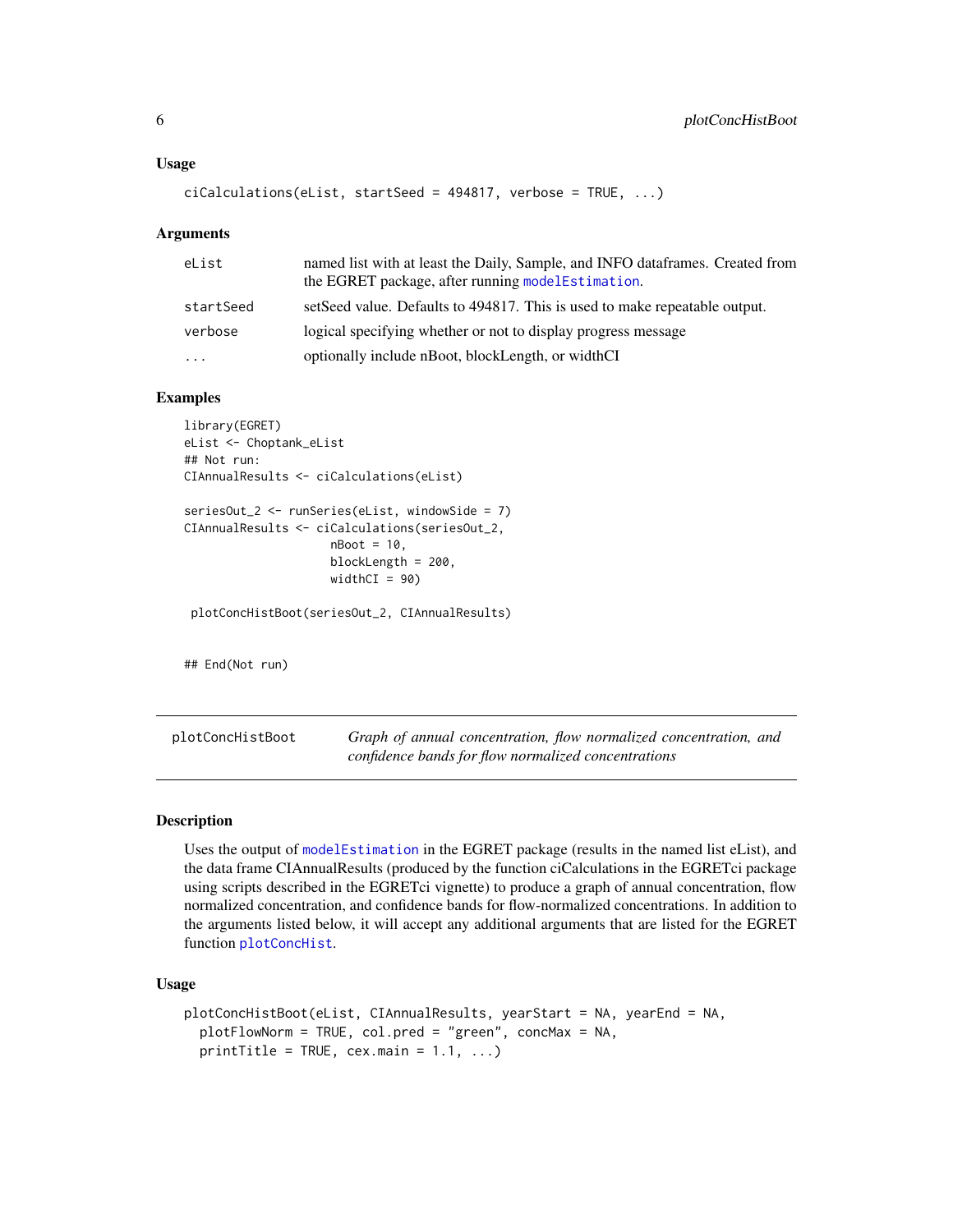#### <span id="page-6-0"></span>**Arguments**

| eList           | named list with at least the Daily, Sample, and INFO dataframes. Created from<br>the EGRET package, after running modelEstimation.                              |
|-----------------|-----------------------------------------------------------------------------------------------------------------------------------------------------------------|
| CIAnnualResults |                                                                                                                                                                 |
|                 | data frame generated from ciBands (includes nBoot, probs, and blockLength<br>attributes)                                                                        |
| yearStart       | numeric is the calendar year containing the first estimated annual value to be<br>plotted, default is NA (which allows it to be set automatically by the data)  |
| yearEnd         | numeric is the calendar year just after the last estimated annual value to be plot-<br>ted, default is NA (which allows it to be set automatically by the data) |
| plotFlowNorm    | logical variable if TRUE flow normalized line is plotted, if FALSE not plotted                                                                                  |
| col.pred        | character prediction color                                                                                                                                      |
| concMax         | number specifying the maximum value to be used on the vertical axis, default is<br>NA (which allows it to be set automatically by the data)                     |
| printTitle      | $logical, default = TRUE.$                                                                                                                                      |
| cex.main        | numeric title scale, default $= 1.1$ .                                                                                                                          |
| $\ddots$ .      | graphical parameters                                                                                                                                            |

#### Examples

```
library(EGRET)
eList <- Choptank_eList
CIAnnualResults <- Choptank_CIAnnualResults
plotConcHistBoot(eList, CIAnnualResults)
plotConcHistBoot(eList, CIAnnualResults, yearStart=1990, yearEnd=2002)
## Not run:
CIAnnualResults <- ciCalculations(eList, nBoot = 100, blockLength = 200)
plotConcHistBoot(eList, CIAnnualResults)
```
## End(Not run)

plotFluxHistBoot *Graph of annual flux, flow normalized flux, and confidence bands for flow normalized flux*

# Description

Uses the output of [modelEstimation](#page-0-0) in the EGRET package (results in the named list eList), and the data frame CIAnnualResults (produced by EGRETci package using scripts described in the vignette) to produce a graph of annual flux, flow normalized flux, and confidence bands for flownormalized flux. In addition to the arguments listed below, it will accept any additional arguments that are listed for the EGRET function [plotFluxHist](#page-0-0).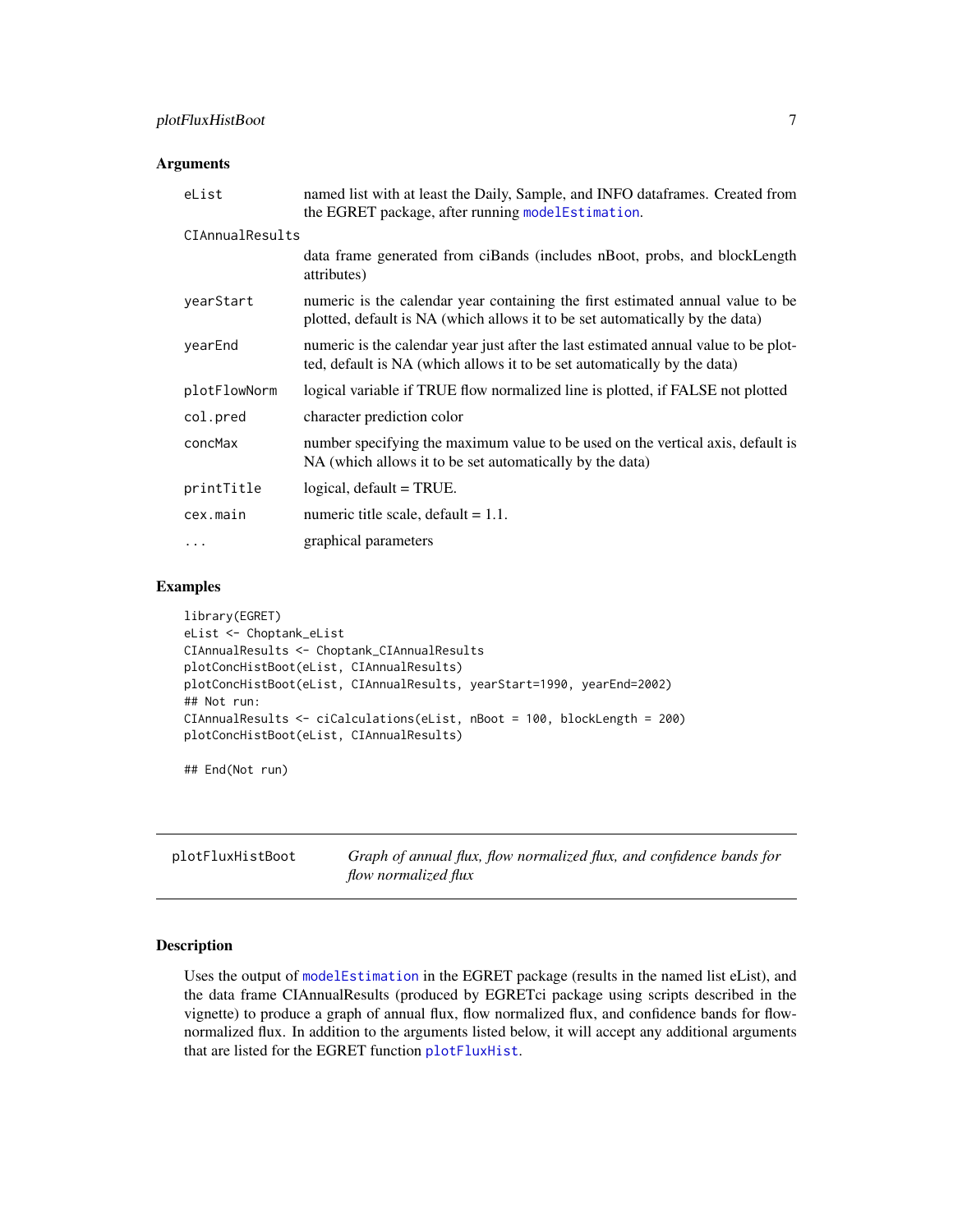#### <span id="page-7-0"></span>Usage

```
plotFluxHistBoot(eList, CIAnnualResults, yearStart = NA, yearEnd = NA,
  plotFlowNorm = TRUE, fluxUnit = 9, fluxMax = NA,
  col.pred = "green", printTitle = TRUE, cex.mainloop = 1.1, ...)
```
#### Arguments

| eList           | named list with at least the Daily, Sample, and INFO dataframes. Created from                                                                                   |
|-----------------|-----------------------------------------------------------------------------------------------------------------------------------------------------------------|
|                 | the EGRET package, after running modelEstimation.                                                                                                               |
| CIAnnualResults |                                                                                                                                                                 |
|                 | data frame from ciBands (needs nBoot, probs, and blockLength attributes)                                                                                        |
| yearStart       | numeric is the calendar year containing the first estimated annual value to be<br>plotted, default is NA (which allows it to be set automatically by the data)  |
| yearEnd         | numeric is the calendar year just after the last estimated annual value to be plot-<br>ted, default is NA (which allows it to be set automatically by the data) |
| plotFlowNorm    | logical variable if TRUE flow normalized line is plotted, if FALSE not plotted                                                                                  |
| fluxUnit        | number representing entry in pre-defined fluxUnit class array. printFluxUnitCheatSheet                                                                          |
| fluxMax         | number specifying the maximum value to be used on the vertical axis, default is<br>NA (which allows it to be set automatically by the data)                     |
| col.pred        | character prediction color                                                                                                                                      |
| printTitle      | logical                                                                                                                                                         |
| cex.main        | numeric title scale                                                                                                                                             |
| $\cdots$        | graphical parameters                                                                                                                                            |

# Examples

```
library(EGRET)
eList <- Choptank_eList
CIAnnualResults <- Choptank_CIAnnualResults
plotFluxHistBoot(eList, CIAnnualResults, fluxUnit=5)
## Not run:
CIAnnualResults <- ciCalculations(eList, nBoot = 100, blockLength = 200)
plotFluxHistBoot(eList, CIAnnualResults, fluxUnit=5)
## End(Not run)
```
plotHistogramTrend *plotHistogramTrend*

# **Description**

Histogram of trend results from bootstrap process. The histogram shows the trend results expressed as percentage change between the first year (or first period) and the second year (or second period). It shows the zero line (no trend) and also shows the WRTDS estimate of the trend in percent.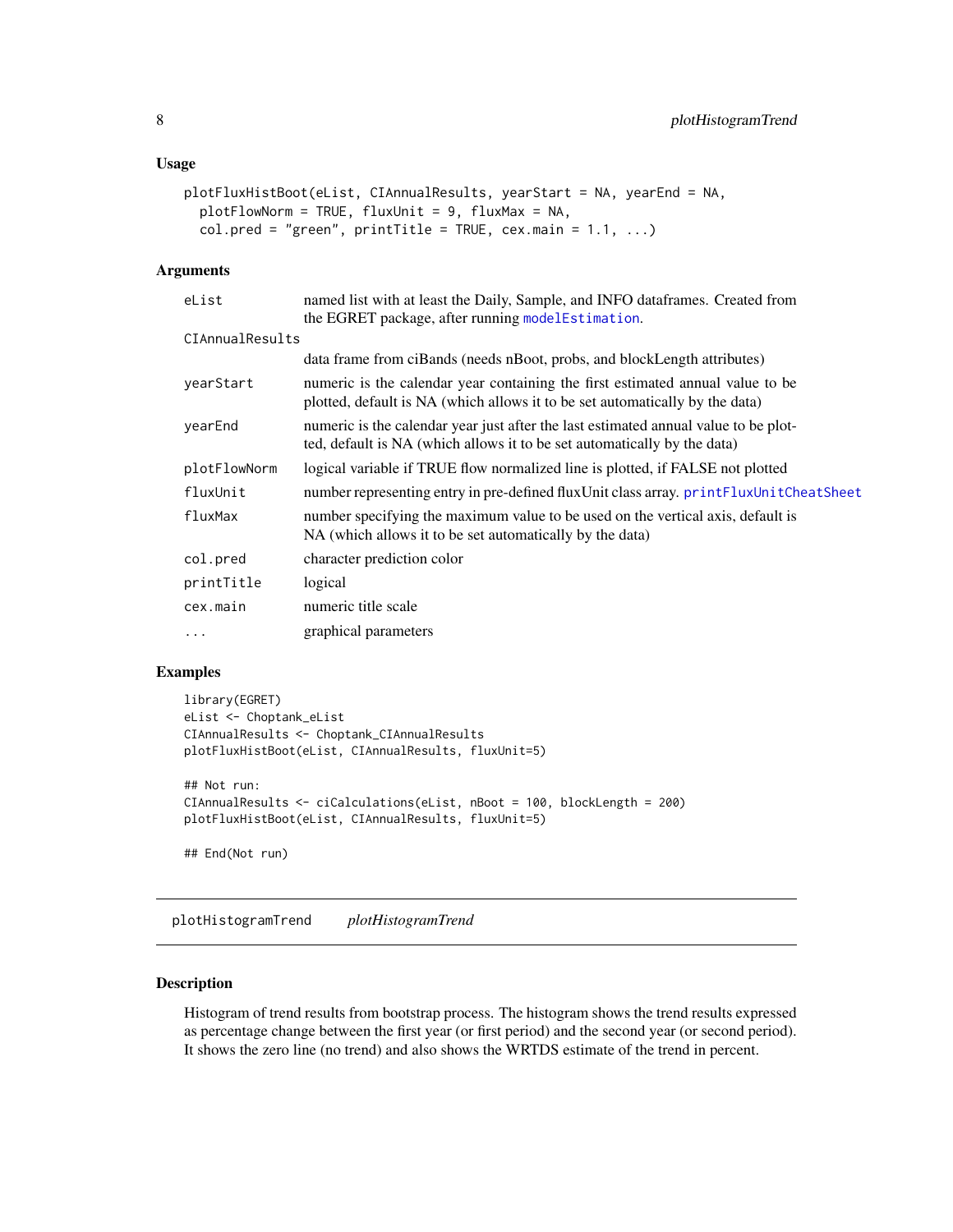# <span id="page-8-0"></span>plotHistogramTrend 9

# Usage

```
plotHistogramTrend(eList, eBoot, caseSetUp, flux = TRUE, xMin = NA,
  xMax = NA, xStep = NA, printTitle = TRUE, cex.main = 1.1,
  cex.axis = 1.1, cex.lab = 1.1, col.fill = "grey", ...)
```
# Arguments

| eList      | named list with at least the Daily, Sample, and INFO dataframes. Created from<br>the EGRET package, after running modelEstimation. |
|------------|------------------------------------------------------------------------------------------------------------------------------------|
| eBoot      | named list. Returned from wBT.                                                                                                     |
| caseSetUp  | data frame. Returned from trendSetUp.                                                                                              |
| flux       | logical if TRUE, plots flux results, if FALSE plots concentration                                                                  |
| xMin       | minimum bin value, it is good to have the xMin and xMax arguments straddle<br>zero.                                                |
| xMax       | maximum bin value                                                                                                                  |
| xStep      | step size, should probably be multiples of 10 or 20                                                                                |
| printTitle | logical if TRUE, includes title                                                                                                    |
| cex.main   | numeric title font size                                                                                                            |
| cex.axis   | numeric axis font size                                                                                                             |
| cex.lab    | numeric label font size                                                                                                            |
| col.fill   | character fill color                                                                                                               |
| $\cdots$   | base R graphical parameters that can be passed to the hist function                                                                |
|            |                                                                                                                                    |

# Examples

```
library(EGRET)
eList <- Choptank_eList
eBoot <- Choptank_eBoot
caseSetUp <- Choptank_caseSetUp
plotHistogramTrend(eList, eBoot, caseSetUp, flux=FALSE)
## Not run:
caseSetUp <- trendSetUp(eList)
eBoot <- wBT(eList,caseSetUp)
plotHistogramTrend(eList, eBoot, caseSetUp,
                   flux=FALSE, xMin = -20, xMax = 60, xStep = 5)
plotHistogramTrend(eList, eBoot, caseSetUp,
                  flux=TRUE, xMin = -20, xMax = 60, xStep = 5)
# Using runPairs:
year1 <- 1985
year2 <- 2009
pairOut_2 <- runPairs(eList, year1, year2, windowSide = 7)
boot_pair_out <- runPairsBoot(eList, pairOut_2, nBoot = 10)
```
plotHistogramTrend(eList, boot\_pair\_out,caseSetUp=NA,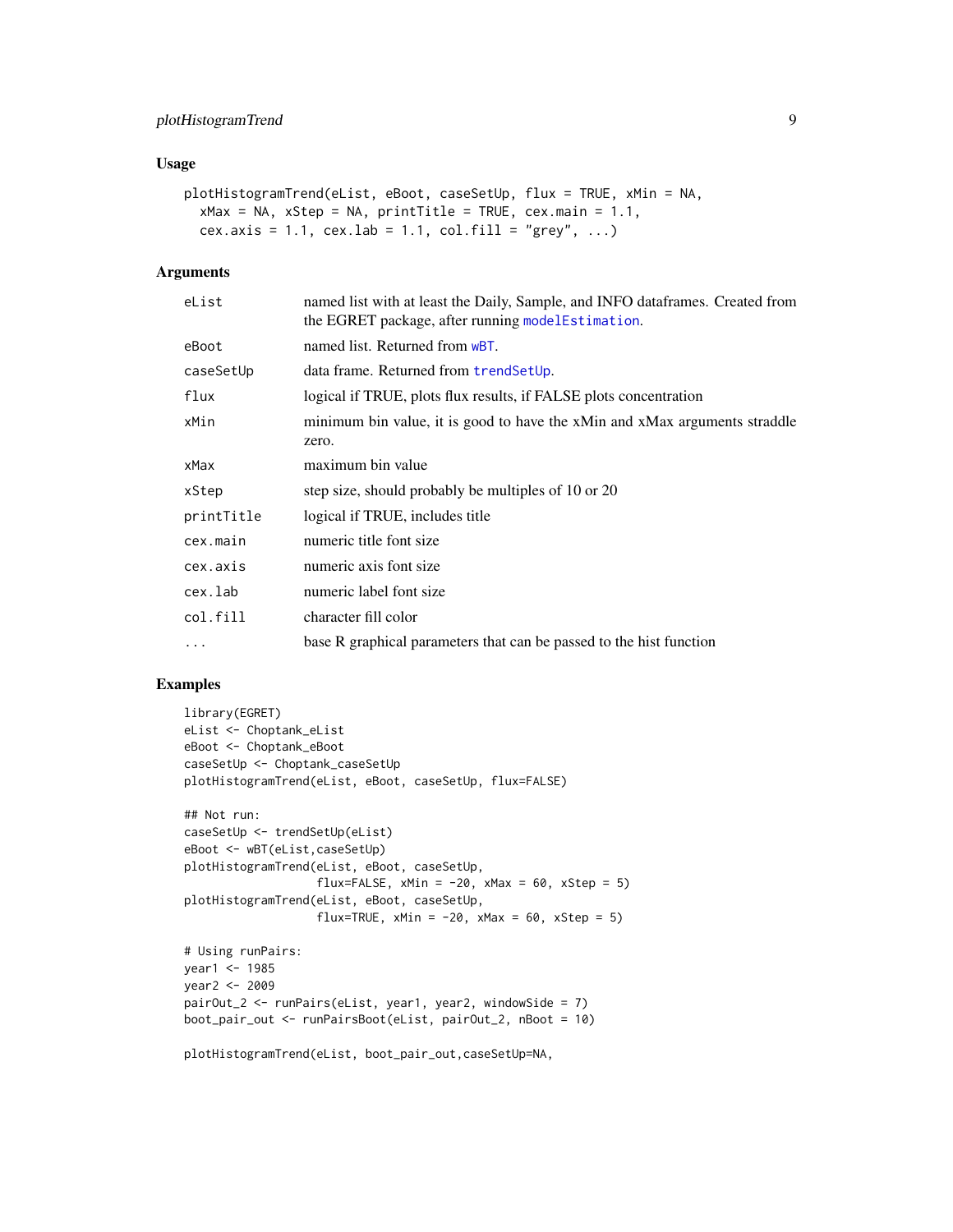```
flux=TRUE, xMin = -20, xMax = 60, xStep = 5)
```
<span id="page-9-0"></span>## End(Not run)

pVal *pVal*

# Description

Computes the two-sided p value for the null hypothesis, where null hypothesis is that the slope is zero, based on binomial distribution. Should be noted that the result does not depend on the magnitude of the s values only depends on the number of plus values and number of negative values.

#### Usage

pVal(s)

#### Arguments

s numeric vector of slope values from the bootstrap (already flipped)

#### Value

pVal numeric value

#### Examples

 $s \leq c(-1.0, 0, 0.5, 0.55, 3.0)$ pValue <- pVal(s)

<span id="page-9-1"></span>runGroupsBoot *The bootstrap uncertainty analysis for runGroups results*

# Description

This function that does the uncertainty analysis for determining the change between two groups of years. The process is virtually identical to what is used for [runPairsBoot](#page-10-1).

#### Usage

```
runGroupsBoot(eList, groupResults, nBoot = 100, startSeed = 494817,
 blockLength = 200)
```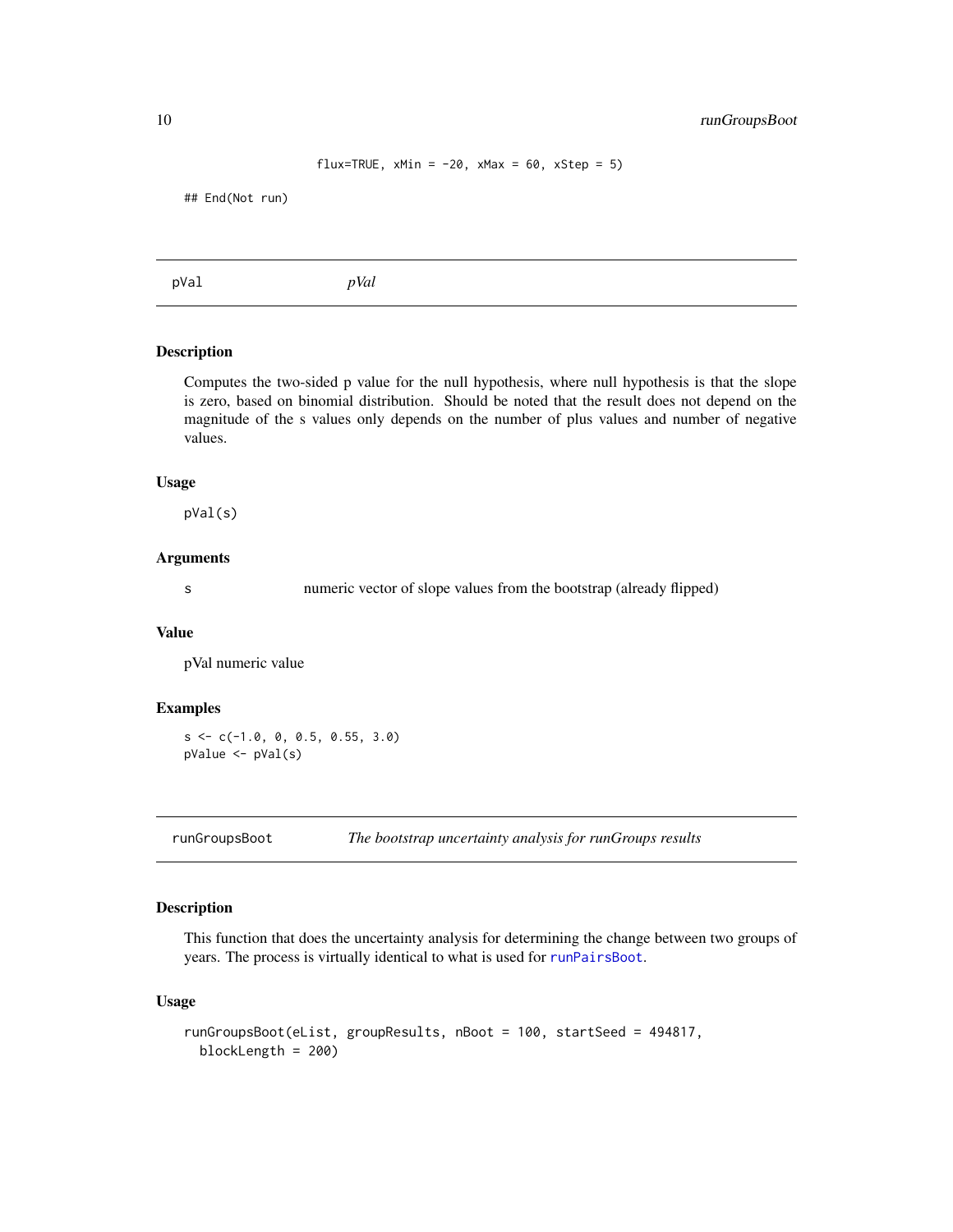#### <span id="page-10-0"></span>runPairsBoot 11

#### **Arguments**

| eList        | named list with at least the Daily, Sample, and INFO dataframes             |
|--------------|-----------------------------------------------------------------------------|
| groupResults | data frame returned from rungroups                                          |
| nBoot        | the maximum number of bootstrap replicates to be used, typically 100        |
| startSeed    | set Seed value. Defaults to 494817. This is used to make repeatable output. |
| blockLength  | days, typically 200 is a good choice                                        |

### Value

eBoot, a named list with bootOut,wordsOut,xConc,xFlux values. bootOut is a data frame with the results of the bootstrapping tests. wordsOut is a character vector describing the results. xConc, xFlux are vectors of length iBoot, of the change in flow normalized concentration or flux computed by each bootstrap replicate (mg/L). pConc and pFlux are vectors of length iBoot, of the change in flow normalized concentration or flux computed from each bootstrap replicate expressed as

# See Also

[runPairsBoot](#page-10-1), [runGroups](#page-0-0)

#### Examples

```
library(EGRET)
eList <- Choptank_eList
## Not run:
groupResults <- runGroups(eList,
                          group1firstYear = 1995,
                          group1lastYear = 2004,
                          group2firstYear = 2005,
                          group2lastYear = 2014,
                          windowSide = 7, wall = TRUE,
                          sample1EndDate = "2004-10-30",
                          paStart = 4, paLong = 2,
                          verbose = FALSE)
boot_group_out <- runGroupsBoot(eList, groupResults)
plotHistogramTrend(eList, boot_group_out, caseSetUp=NA)
## End(Not run)
```
<span id="page-10-1"></span>runPairsBoot *The bootstrap uncertainty analysis for runPairs results*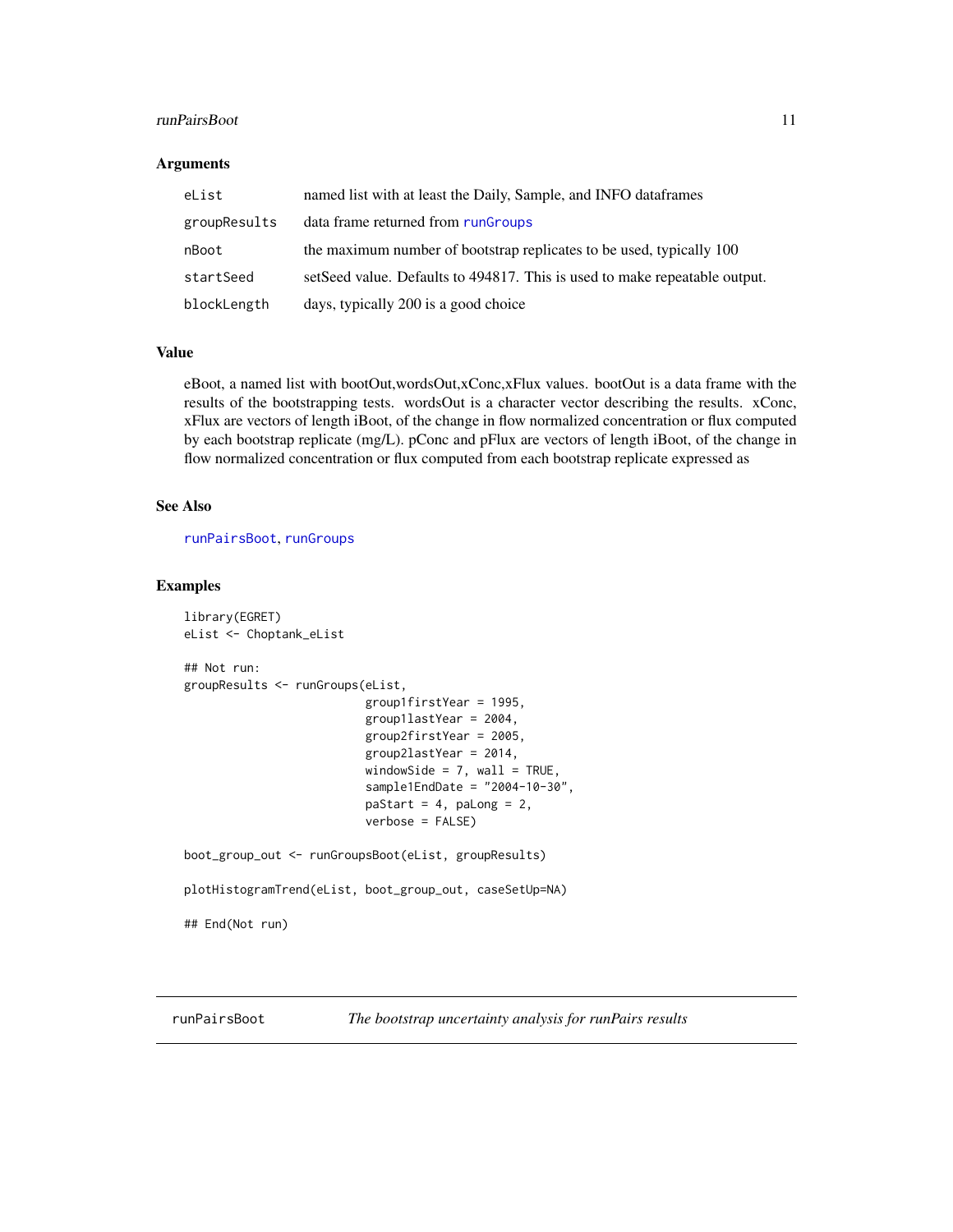#### <span id="page-11-0"></span>**Description**

The function that does the uncertainty analysis for determining the change between any pair of years. It is very similar to the [wBT](#page-14-1) function that runs the WRTDS bootstrap test. It differs from [wBT](#page-14-1) in that it runs a specific number of bootstrap replicates, unlike the wBT approach that will stop running replicates based on the status of the test statistics along the way.

#### Usage

```
runPairsBoot(eList, pairResults, nBoot = 100, startSeed = 494817,
 blockLength = 200)
```
#### Arguments

| eList       | named list with at least the Daily, Sample, and INFO dataframes            |
|-------------|----------------------------------------------------------------------------|
| pairResults | data frame returned from runPairs                                          |
| nBoot       | the maximum number of bootstrap replicates to be used, typically 100       |
| startSeed   | setSeed value. Defaults to 494817. This is used to make repeatable output. |
| blockLength | days, typically 200 is a good choice                                       |

### Value

eBoot, a named list with bootOut,wordsOut,xConc,xFlux values. bootOut is a data frame with the results of the bootstrapping tests. wordsOut is a character vector describing the results. xConc, xFlux are vectors of length iBoot, of the change in flow normalized concentration or flux computed by each bootstrap replicate (mg/L). pConc and pFlux are vectors of length iBoot, of the change in flow normalized concentration or flux computed from each bootstrap replicate expressed as

#### See Also

[runGroupsBoot](#page-9-1), [runPairs](#page-0-0)

#### Examples

```
library(EGRET)
eList <- Choptank_eList
year1 <- 1985
year2 <- 2009
## Not run:
pairOut_2 <- runPairs(eList, year1, year2, windowSide = 7)
boot_pair_out <- runPairsBoot(eList, pairOut_2)
plotHistogramTrend(eList, boot_pair_out, caseSetUp=NA)
## End(Not run)
```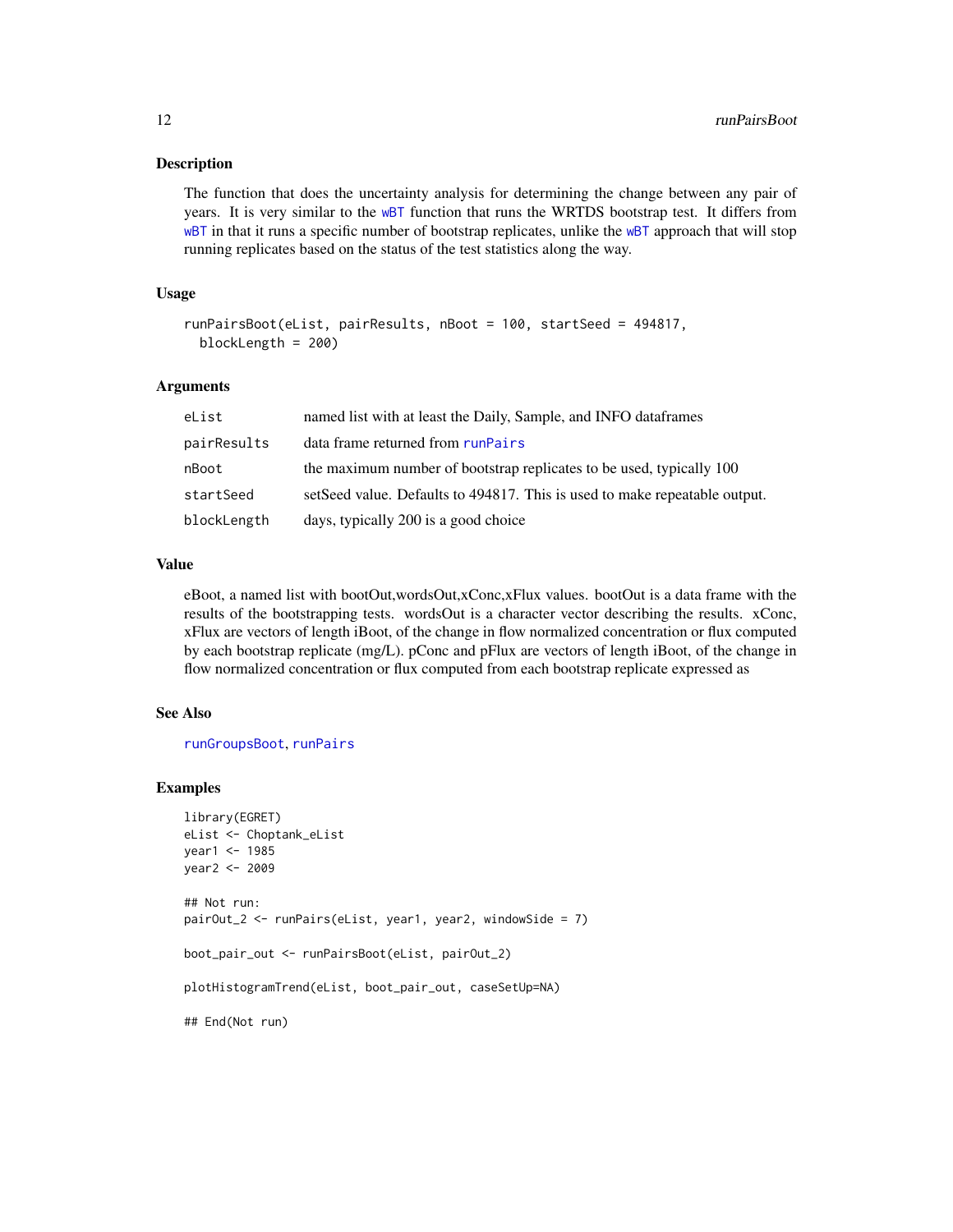<span id="page-12-0"></span>

# Description

Saves critical information in a EGRETci workflow when analyzing trends over a set of two years.

# Usage

```
saveEGRETci(eList, eBoot, caseSetUp, fileName = "")
```
# Arguments

| eList     | named list with at least the Daily, Sample, and INFO dataframes. Created from<br>the EGRET package, after running modelEstimation. |
|-----------|------------------------------------------------------------------------------------------------------------------------------------|
| eBoot     | named list. Returned from wBT.                                                                                                     |
| caseSetUp | data frame. Returned from trendSetUp.                                                                                              |
| fileName  | character. If left blank (empty quotes), the function will interactively ask for a<br>name to save.                                |

#### See Also

[wBT](#page-14-1), [trendSetUp](#page-13-1), [modelEstimation](#page-0-0)

# Examples

```
library(EGRET)
eList <- Choptank_eList
## Not run:
caseSetUp <- trendSetUp(eList)
eBoot <- wBT(eList,caseSetUp)
saveEGRETci(eList, eBoot, caseSetUp)
```
## End(Not run)

<span id="page-12-1"></span>setForBoot *Allows user to set window parameters for the WRTDS model prior to running the bootstrap procedure*

# Description

Adds window parameters to INFO file in eList.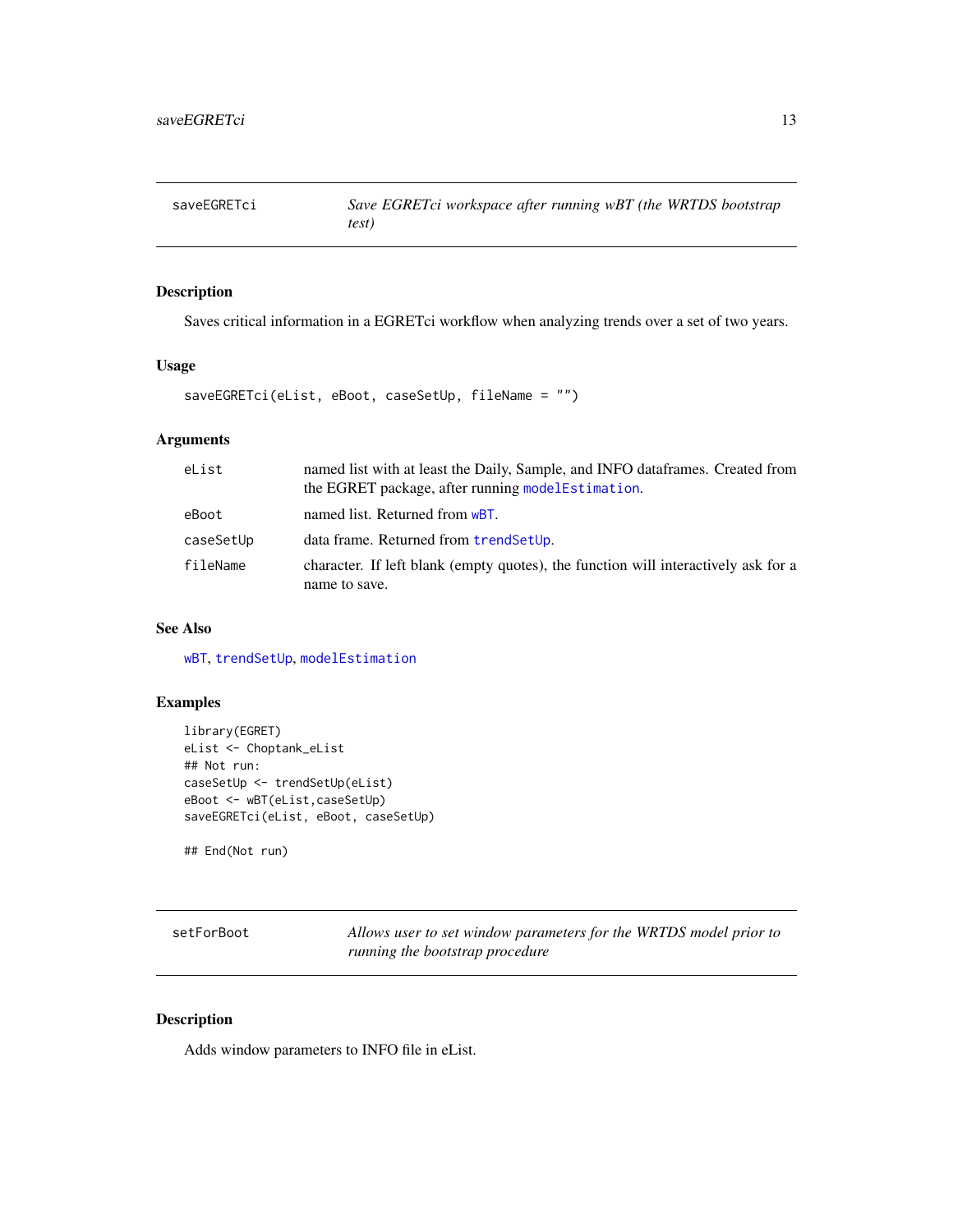# <span id="page-13-0"></span>Usage

```
setForBoot(eList, caseSetUp, windowY = 7, windowQ = 2, windowS = 0.5,
 edgeAdjust = TRUE)
```
# Arguments

| eList      | named list with at least the Daily, Sample, and INFO dataframes. Created from<br>the EGRET package, after running model Estimation. |
|------------|-------------------------------------------------------------------------------------------------------------------------------------|
| caseSetUp  | data frame returned from trendSetUp                                                                                                 |
| windowY    | numeric specifying the half-window width in the time dimension, in units of<br>years, default is 7                                  |
| windowQ    | numeric specifying the half-window width in the discharge dimension, units are<br>natural log units, default is 2                   |
| windowS    | numeric specifying the half-window with in the seasonal dimension, in units of<br>years, default is 0.5                             |
| edgeAdjust | logical specifying whether to use the modified method for calculating the win-<br>dows at the edge of the record.                   |

### Value

eList list with Daily,Sample, INFO data frames and surface matrix.

#### Examples

```
library(EGRET)
eList <- Choptank_eList
## Not run:
caseSetUp <- trendSetUp(eList)
bootSetUp <- setForBoot(eList,caseSetUp)
```
## End(Not run)

<span id="page-13-1"></span>trendSetUp *Interactive setup for running wBT, the WRTDS Bootstrap Test*

### Description

Walks user through the set-up for the WRTDS Bootstrap Test. Establishes start and end year for the test period. Sets the minimum number of bootstrap replicates to be run, the maximum number of bootstrap replicates to be run, and the block length (in days) for the block bootstrapping.

# Usage

```
trendSetUp(eList, ...)
```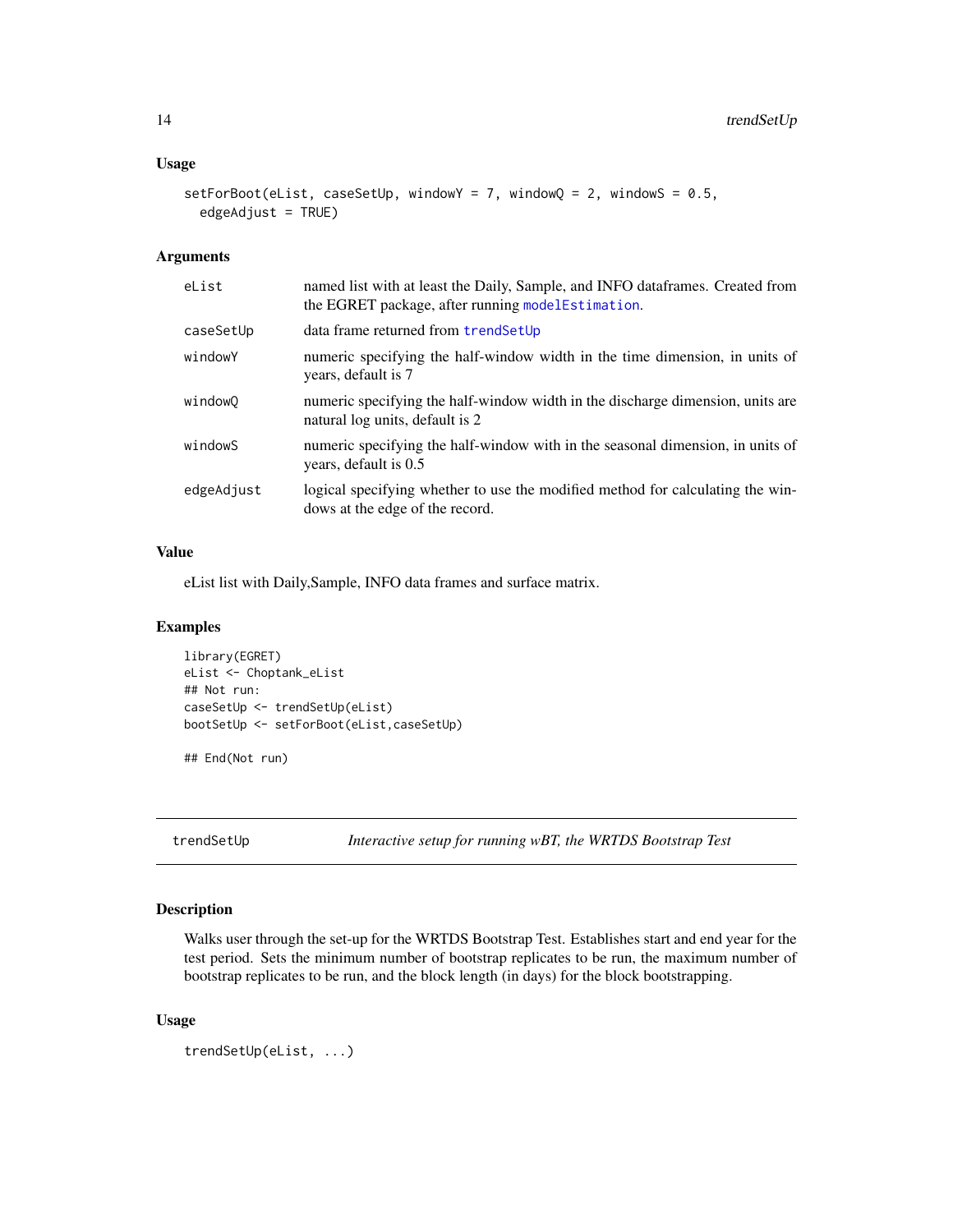#### <span id="page-14-0"></span> $wBT$  15

### Arguments

| eList    | named list with at least the Daily, Sample, and INFO data frames. Created from<br>the EGRET package, after running model Estimation. |
|----------|--------------------------------------------------------------------------------------------------------------------------------------|
| $\cdots$ | additional arguments to bring in to reduce interactive options (year1, year2,<br>nBoot, bootBreak, blockLength)                      |

#### Value

caseSetUp data frame with columns year1, yearData1, year2, yearData2, numSamples, nBoot, boot-Break, blockLength, confStop. These correspond to:

|             | Column Name Manuscript Variable |
|-------------|---------------------------------|
| year1       | $y_s$                           |
| year2       | $y_{e}$                         |
| nBoot       | $M_{m}ax$                       |
| bootBreak   | $M_{\rm m}$ in                  |
| blockLength | R                               |

# See Also

[setForBoot](#page-12-1), [wBT](#page-14-1)

#### Examples

```
library(EGRET)
eList <- Choptank_eList
## Not run:
# Completely interactive:
caseSetUp <- trendSetUp(eList)
# Semi-interactive:
caseSetUp <- trendSetUp(eList, nBoot=100, blockLength=200)
## End(Not run)
```
<span id="page-14-1"></span>wBT *Run the WBT (WRTDS Bootstrap Test)*

#### Description

Runs the WBT for a given data set to evaluate the significance level and confidence intervals for the trends between two specified years. The trends evaluated are trends in flow normalized concentration and flow normalized flux. Function produces text outputs and a named list (eBoot) that contains all of the relevant outputs. Check out [runPairsBoot](#page-10-1) and [runGroupsBoot](#page-9-1) for more bootstrapping options.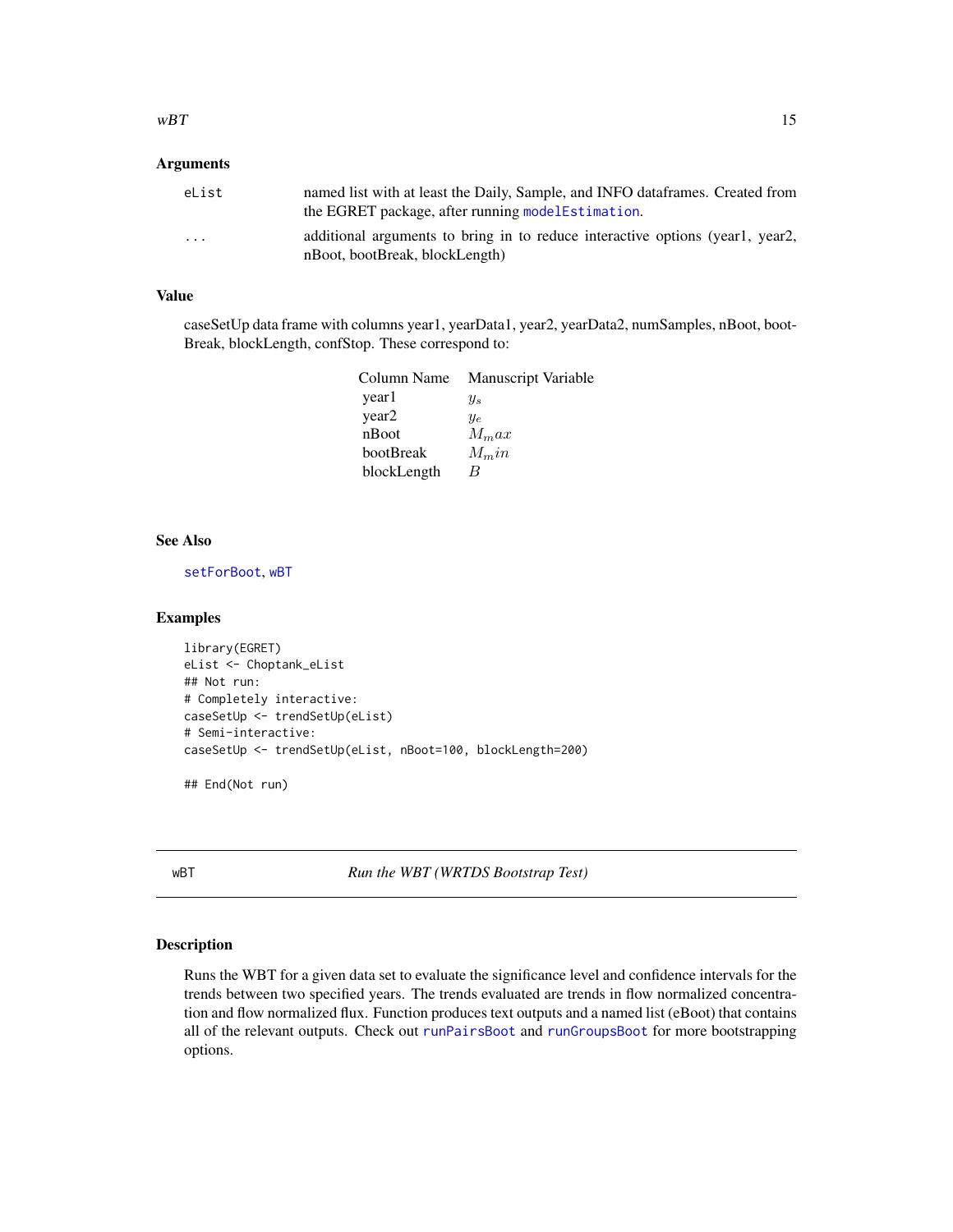# <span id="page-15-0"></span>Usage

```
wBT(eList, caseSetUp, saveOutput = TRUE, fileName = "temp.txt",
  startSeed = 494817)
```
#### Arguments

| eList      | named list with at least the Daily, Sample, and INFO dataframes. Created from<br>the EGRET package, after running modelEstimation. |
|------------|------------------------------------------------------------------------------------------------------------------------------------|
| caseSetUp  | data frame. Returned from trendSetUp.                                                                                              |
| saveOutput | logical. If TRUE, a text file will be saved in the working directory.                                                              |
| fileName   | character. Name to save the output file if save Output=TRUE.                                                                       |
| startSeed  | setSeed value. Defaults to 494817. This is used to make repeatable output.                                                         |

# Value

eBoot, a named list with bootOut,wordsOut,xConc,xFlux values. bootOut is a data frame with the results of the bootstrapping tests. wordsOut is a character vector describing the results. xConc, xFlux are vectors of length iBoot, of the change in flow normalized concentration or flux computed by each bootstrap replicate (mg/L). pConc and pFlux are vectors of length iBoot, of the change in flow normalized concentration or flux computed from each bootstrap replicate expressed as

### See Also

[trendSetUp](#page-13-1), [setForBoot](#page-12-1), [runGroupsBoot](#page-9-1), [runPairsBoot](#page-10-1)

#### Examples

```
library(EGRET)
eList <- Choptank_eList
## Not run:
  caseSetUp <- trendSetUp(eList,
 year1=1985,
  year2=2005,
 nBoot = 50,
  bootBreak = 39,
  blockLength = 200)
eBoot <- wBT(eList,caseSetUp)
```
## End(Not run)